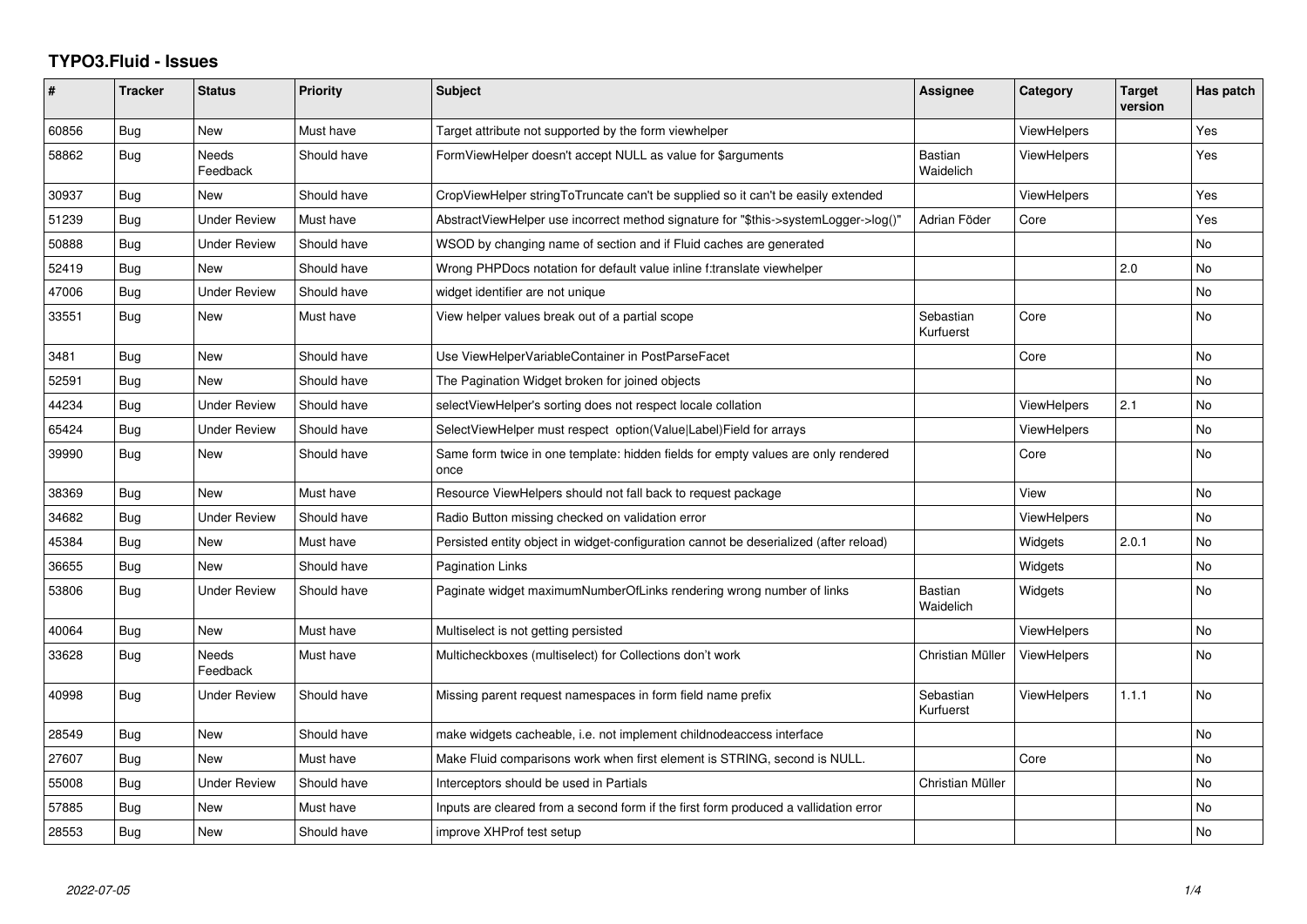| #     | <b>Tracker</b> | <b>Status</b>            | <b>Priority</b> | <b>Subject</b>                                                                                              | <b>Assignee</b>             | Category           | <b>Target</b><br>version | Has patch |
|-------|----------------|--------------------------|-----------------|-------------------------------------------------------------------------------------------------------------|-----------------------------|--------------------|--------------------------|-----------|
| 59057 | Bug            | <b>Under Review</b>      | Must have       | Hidden empty value fields shoud be disabled when related field is disabled                                  | Bastian<br>Waidelich        | ViewHelpers        |                          | No        |
| 58983 | <b>Bug</b>     | New                      | Should have     | format.date does not respect linebreaks and throws exception                                                |                             |                    |                          | No        |
| 8648  | Bug            | New                      | Should have     | format.crop ViewHelper should support all features of the crop stdWrap function                             |                             | ViewHelpers        |                          | No        |
| 49038 | <b>Bug</b>     | New                      | Must have       | form.select does not select the first item if prependOptionValue is used                                    |                             |                    |                          | No        |
| 37619 | Bug            | New                      | Should have     | Fatal Error when using variable in name attribute of Section ViewHelper                                     |                             | <b>ViewHelpers</b> |                          | No.       |
| 58921 | <b>Bug</b>     | New                      | Should have     | f:form.* VHs crash if NOT inside f:form but followed by f:form                                              |                             |                    |                          | No        |
| 49600 | <b>Bug</b>     | New                      | Should have     | f:form tag shown as a HTML on frontend                                                                      |                             | ViewHelpers        |                          | No        |
| 46289 | Bug            | <b>Needs</b><br>Feedback | Should have     | Enable Escaping Interceptor in XML request format                                                           |                             | View               | 2.0.1                    | No        |
| 54284 | <b>Bug</b>     | New                      | Should have     | Default Option for Switch/Case VH                                                                           |                             | ViewHelpers        |                          | No        |
| 36662 | Bug            | Needs<br>Feedback        | Should have     | Checked state isn't always correct when property is collection                                              | Kevin Ulrich<br>Moschallski | ViewHelpers        | 1.1.1                    | No        |
| 12863 | Bug            | New                      | Should have     | Attributes of a viewhelper can't contain a '-'                                                              | Sebastian<br>Kurfuerst      | Core               |                          | No        |
| 28552 | Bug            | New                      | Should have     | (v5) write ViewHelper test for compiled run; adjust functional test to do two passes<br>(uncached & cached) |                             |                    |                          | No        |
| 28550 | Bug            | New                      | Should have     | (v4) make widgets cacheable, i.e. not implement childnodeaccess interface                                   |                             |                    |                          | No        |
| 28554 | Bug            | New                      | Should have     | (v4) implement feature flag to disable caching                                                              |                             |                    |                          | No        |
| 28551 | Bug            | Accepted                 | Should have     | (v4) backport VHTest                                                                                        | Sebastian<br>Kurfuerst      |                    |                          | No        |
| 52536 | Bug            | <b>Under Review</b>      | Should have     | Errorclass not set if no property-attribute set                                                             |                             |                    |                          |           |
| 13045 | Bug            | New                      | Should have     | Entity decode of strings are different between if-conditions and output of variable                         |                             |                    |                          |           |
| 36559 | Feature        | New                      | Could have      | New widget progress bar                                                                                     |                             |                    |                          | Yes       |
| 7608  | Feature        | New                      | Could have      | Configurable shorthand/object accessor delimiters                                                           |                             | Core               |                          | Yes       |
| 51277 | Feature        | New                      | Should have     | ViewHelper context should be aware of actual file occurrence                                                |                             |                    |                          | No        |
| 49756 | Feature        | <b>Under Review</b>      | Should have     | Select values by array key in checkbox viewhelper                                                           |                             |                    |                          | No        |
| 8989  | Feature        | <b>Needs</b><br>Feedback | Could have      | Search path for fluid template files                                                                        |                             | View               |                          | No        |
| 33215 | Feature        | New                      | Should have     | RFC: Dynamic values in ObjectAccess paths                                                                   |                             |                    |                          | No        |
| 39936 | Feature        | New                      | Should have     | registerTagAttribute should handle default values                                                           |                             | ViewHelpers        |                          | No        |
| 60271 | Feature        | New                      | Should have     | Paginate viewhelper, should also support arrays                                                             |                             |                    |                          | No        |
| 5933  | Feature        | Accepted                 | Should have     | Optional section rendering                                                                                  | Sebastian<br>Kurfuerst      | ViewHelpers        |                          | No        |
| 42397 | Feature        | New                      | Should have     | Missing viewhelper for general links                                                                        |                             |                    |                          | No        |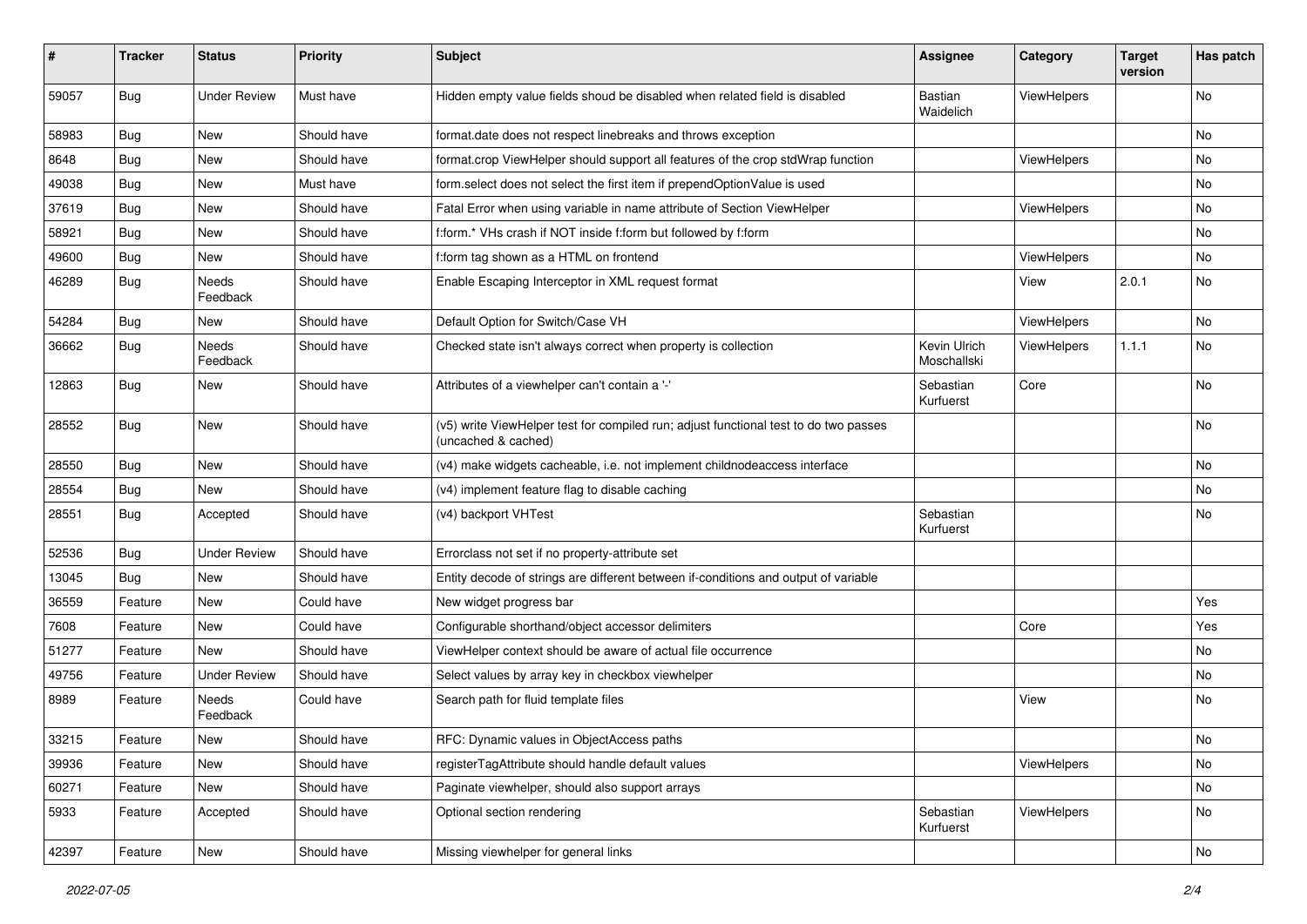| $\pmb{\#}$ | <b>Tracker</b> | <b>Status</b>       | <b>Priority</b> | <b>Subject</b>                                                                                         | <b>Assignee</b>        | Category    | <b>Target</b><br>version | Has patch |
|------------|----------------|---------------------|-----------------|--------------------------------------------------------------------------------------------------------|------------------------|-------------|--------------------------|-----------|
| 30555      | Feature        | New                 | Could have      | Make TagBuilder more extensible                                                                        |                        | Core        |                          | <b>No</b> |
| 33394      | Feature        | Needs<br>Feedback   | Should have     | Logical expression parser for BooleanNode                                                              | <b>Tobias Liebig</b>   | Core        |                          | No        |
| 51100      | Feature        | New                 | Must have       | Links with absolute URI should have the option of URI Scheme                                           |                        | ViewHelpers |                          | No        |
| 37095      | Feature        | New                 | Should have     | It should be possible to set a different template on a Fluid TemplateView inside an<br>action          | Christopher<br>Hlubek  |             |                          | No        |
| 10472      | Feature        | New                 | Could have      | Fluid Standalone distribution                                                                          |                        | Core        |                          | No        |
| 31955      | Feature        | New                 | Should have     | f:uri.widget                                                                                           |                        | Widgets     |                          | No        |
| 62346      | Feature        | <b>New</b>          | Could have      | f:comment should have high precende                                                                    |                        | Core        | 3.x                      | No        |
| 45153      | Feature        | New                 | Should have     | f:be.menus.actionMenuItem - Detection of the current select option is insufficient                     |                        |             |                          | No        |
| 3725       | Feature        | New                 | Could have      | <b>CSS Engine</b>                                                                                      | Christian Müller       | ViewHelpers |                          | No        |
| 52640      | Feature        | <b>Under Review</b> | Should have     | Create an UnlessViewHelper as opposite to the IfViewHelper                                             | Marc Neuhaus           |             |                          | No        |
| 38130      | Feature        | New                 | Should have     | Checkboxes and multiple select fields should have an assignable default value                          |                        |             |                          | No        |
| 60181      | Feature        | New                 | Could have      | Caching mechanism for Fluid Views/Templates                                                            |                        | View        |                          | No        |
| 3291       | Feature        | Needs<br>Feedback   | Should have     | Cacheable viewhelpers                                                                                  |                        |             |                          | No        |
| 46545      | Feature        | New                 | Should have     | Better support for arrays in options of SelectViewHelper                                               |                        |             |                          | <b>No</b> |
| 36410      | Feature        | New                 | Should have     | Allow templates to send arguments back to layout                                                       |                        | ViewHelpers |                          | No        |
| 43346      | Feature        | <b>Under Review</b> | Should have     | Allow property mapping configuration via template                                                      | Karsten<br>Dambekalns  | ViewHelpers | 2.1                      | No        |
| 40081      | Feature        | <b>New</b>          | Should have     | Allow assigned variables as keys in arrays                                                             |                        |             |                          | No        |
| 60003      | Feature        | New                 | Should have     | Add required-Attribute to f:form.password                                                              |                        | ViewHelpers |                          | No        |
| 46257      | Feature        | <b>Under Review</b> | Should have     | Add escape sequence support for Fluid                                                                  |                        | Core        |                          | No        |
| 9514       | Feature        | New                 | Should have     | Support explicit Array Arguments for ViewHelpers                                                       |                        |             |                          |           |
| 4704       | Feature        | <b>New</b>          | Should have     | Improve parsing exception messages                                                                     |                        | Core        |                          |           |
| 9005       | Feature        | Accepted            | Could have      | Fluid Template Analyzer (FTA)                                                                          | Sebastian<br>Kurfuerst |             |                          |           |
| 45345      | Feature        | Needs<br>Feedback   | Should have     | Easy to use comments for fluid that won't show in output                                               |                        |             |                          |           |
| 1907       | Feature        | New                 | Could have      | Default values for view helpers based on context                                                       |                        | Core        |                          |           |
| 48355      | Feature        | New                 | Could have      | Assign output of viewhelper to template variable for further processing.                               |                        |             |                          |           |
| 32035      | Task           | New                 | Should have     | Improve fluid error messages                                                                           |                        | Core        |                          | Yes       |
| 34309      | Task           | New                 | Could have      | Unknown ViewHelpers cause exception - should be handled more graceful                                  |                        | ViewHelpers |                          | No        |
| 10911      | Task           | New                 | Should have     | Tx Fluid ViewHelpers Form AbstractFormViewHelper->renderHiddenIdentityField<br>should be more reliable |                        | ViewHelpers |                          | No        |